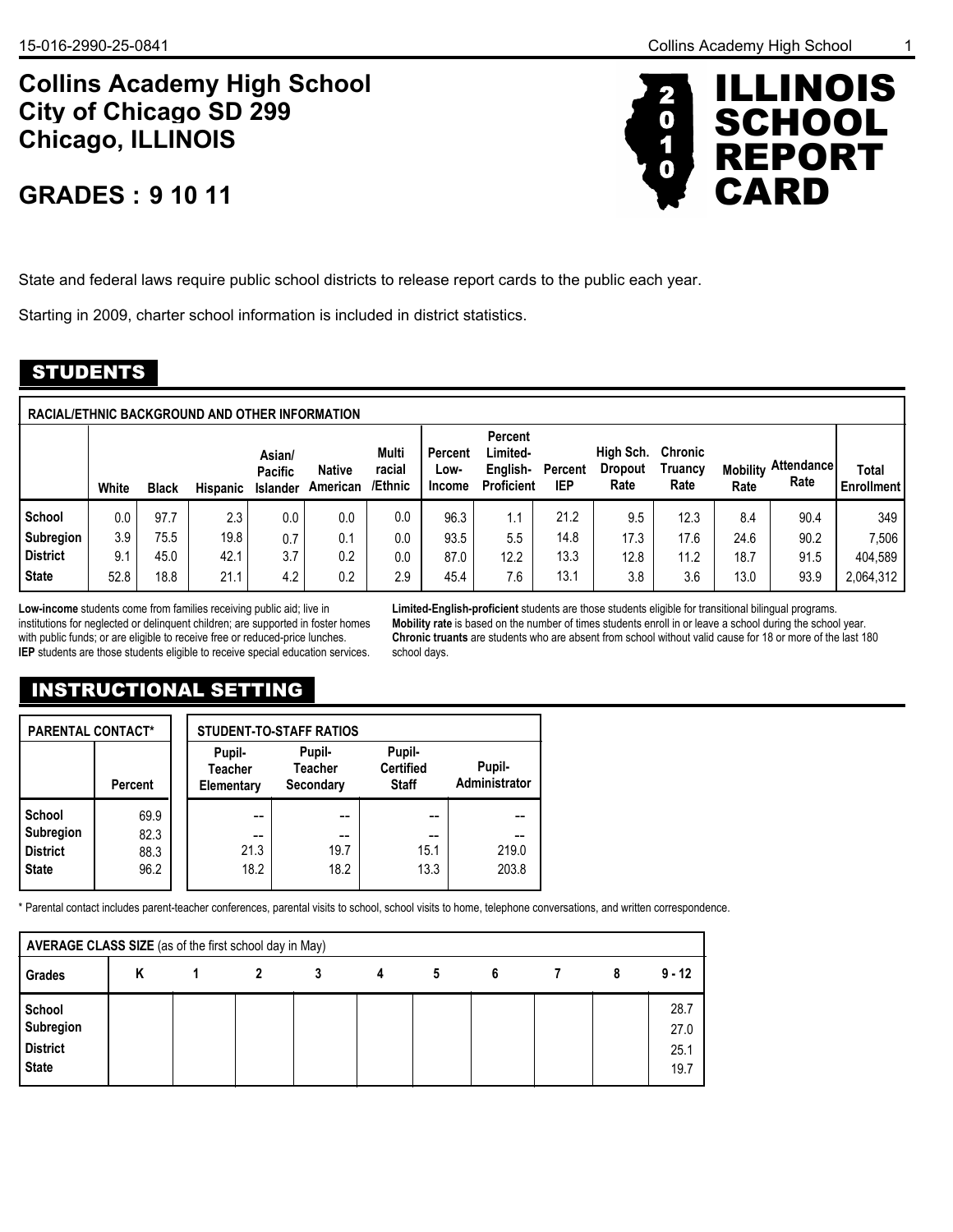|                                 | <b>TEACHER INFORMATION (Full-Time Equivalents)</b> |              |                 |                                      |                           |              |              |                        |
|---------------------------------|----------------------------------------------------|--------------|-----------------|--------------------------------------|---------------------------|--------------|--------------|------------------------|
|                                 | White                                              | <b>Black</b> | <b>Hispanic</b> | Asian/<br>Pacific<br><b>Islander</b> | <b>Native</b><br>American | Male         | Female       | Total<br><b>Number</b> |
| <b>District</b><br><b>State</b> | 50.6<br>85.2                                       | 29.6<br>8.1  | 15.2<br>5.2     | 3.7<br>1.4                           | 0.8<br>0.2                | 23.4<br>23.0 | 76.6<br>77.0 | 23.219<br>132.502      |

### **TEACHER INFORMATION** ( Continued )

|                 | Average<br><b>Teaching</b><br><b>Experience</b><br>(Years) | $%$ of<br><b>Teachers</b><br>with<br><b>Bachelor's</b><br><b>Degrees</b> | $%$ of<br><b>Teachers</b><br>with<br>Master's<br>& Above | $%$ of<br><b>Teachers with</b><br><b>Emergency or</b><br><b>Provisional</b><br><b>Credentials</b> | $%$ of<br><b>Classes Not</b><br><b>Taught by</b><br><b>Highly Qualified</b><br><b>Teachers</b> |
|-----------------|------------------------------------------------------------|--------------------------------------------------------------------------|----------------------------------------------------------|---------------------------------------------------------------------------------------------------|------------------------------------------------------------------------------------------------|
| School          |                                                            |                                                                          |                                                          | 5.0                                                                                               | 0.0                                                                                            |
| Subregion       | --                                                         | --                                                                       | --                                                       | 1.4                                                                                               | 2.3                                                                                            |
| <b>District</b> | 12.9                                                       | 39.5                                                                     | 59.9                                                     | 1.2                                                                                               | 3.0                                                                                            |
| <b>State</b>    | 12.7                                                       | 42.2                                                                     | 57.4                                                     | 0.5                                                                                               | 0.7                                                                                            |

**Some teacher/administrator data are not collected at the school level.**

## SCHOOL DISTRICT FINANCES



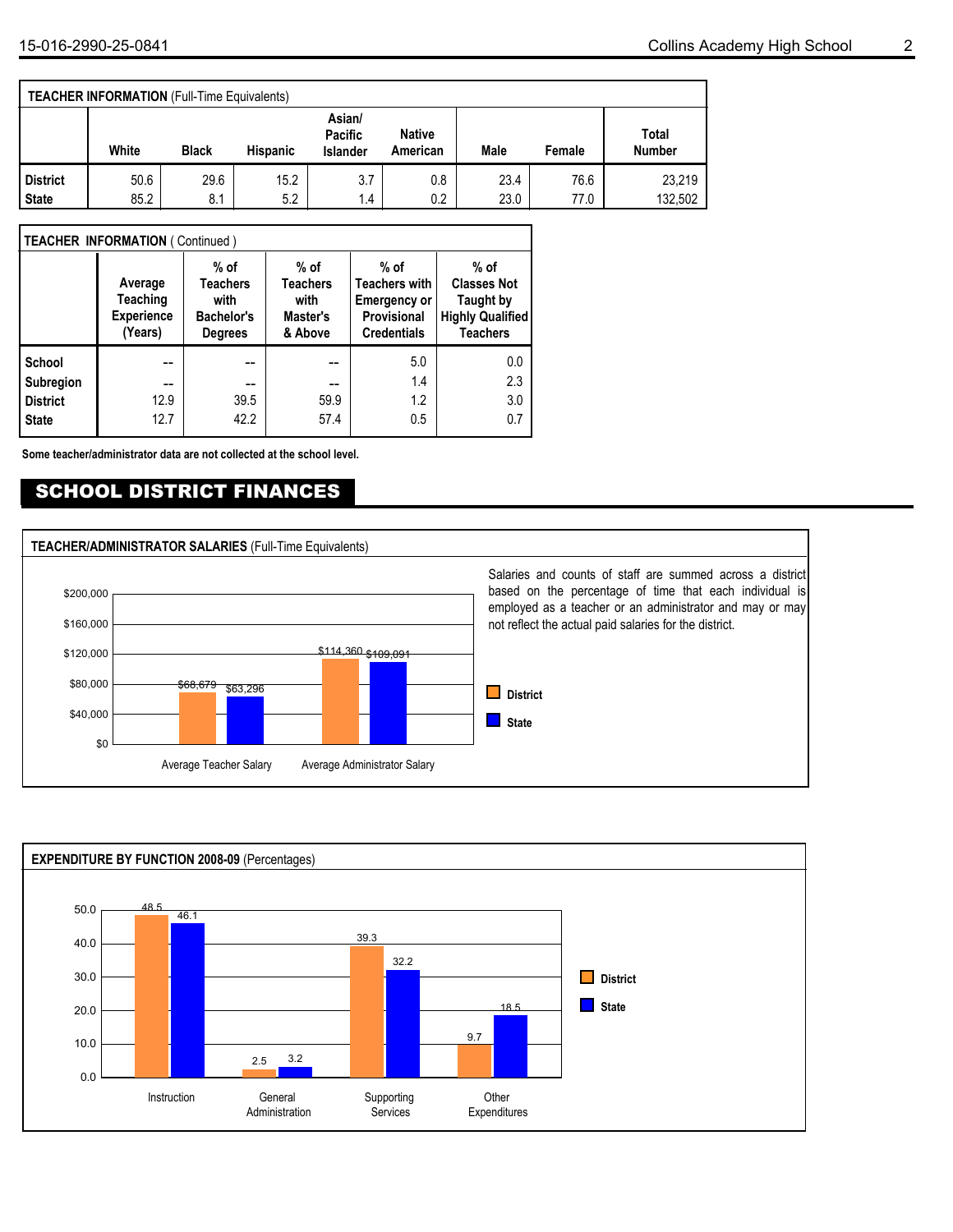| <b>REVENUE BY SOURCE 2008-09</b> |                 |            |         | <b>EXPENDITURE BY FUND 2008-09</b>  |                 |            |         |  |  |
|----------------------------------|-----------------|------------|---------|-------------------------------------|-----------------|------------|---------|--|--|
|                                  | <b>District</b> | District % | State % |                                     | <b>District</b> | District % | State % |  |  |
| <b>Local Property Taxes</b>      | \$2,003,481,013 | 41.1       | 58.4    | <b>Education</b>                    | \$4,142,579,891 | 74.7       | 69.6    |  |  |
|                                  |                 |            |         | <b>Operations &amp; Maintenance</b> | \$386.047.134   | 7.0        | 7.9     |  |  |
| <b>Other Local Funding</b>       | \$329.513.609   | 6.8        | 6.9     | Transportation                      | \$0             | 0.0        | 3.8     |  |  |
|                                  |                 |            |         | <b>Debt Service</b>                 | \$301,169,359   | 5.4        | 7.0     |  |  |
| <b>General State Aid</b>         | \$895.957.714   | 18.4       | 14.5    | <b>Tort</b>                         | \$73,051,034    | 1.3        | 1.2     |  |  |
|                                  |                 |            |         | <b>Municipal Retirement/</b>        |                 |            |         |  |  |
| <b>Other State Funding</b>       | \$541,083,801   | 11.1       | 8.3     | <b>Social Security</b>              | \$0             | 0.0        | 1.8     |  |  |
|                                  |                 |            |         | <b>Fire Prevention &amp; Safety</b> | \$0             | 0.0        | 0.8     |  |  |
| <b>Federal Funding</b>           | \$1,106,916,095 | 22.7       | 11.9    | Site & Construction/                |                 |            |         |  |  |
|                                  |                 |            |         | <b>Capital Improvement</b>          | \$645,620,618   | 11.6       | 7.9     |  |  |
| <b>TOTAL</b>                     | \$4,876,952,232 |            |         | <b>TOTAL</b>                        | \$5,548,468,036 |            |         |  |  |

### **OTHER FINANCIAL INDICATORS**

|                 | 2007 Equalized            | 2007 Total School | 2008-09 Instructional | 2008-09 Operating  |
|-----------------|---------------------------|-------------------|-----------------------|--------------------|
|                 | <b>Assessed Valuation</b> | Tax Rate          | <b>Expenditure</b>    | <b>Expenditure</b> |
|                 | per Pupil                 | per \$100         | per Pupil             | per Pupil          |
| <b>District</b> | \$210,651                 | 2.82              | \$7,690               | \$12,880           |
| State           | $***$                     | $***$             | \$6,483               | \$11.197           |

\*\* Due to the way Illinois school districts are configured, state averages for equalized assessed valuation per pupil and total school tax rate per \$100 are not provided.

**Equalized assessed valuation** includes all computed property values upon which a district's local tax rate is calculated.

**Total school tax rate** is a district's total tax rate as it appears on local property tax bills.

**Instructional expenditure per pupil** includes the direct costs of teaching pupils or the interaction between teachers and pupils.

**Operating expenditure per pupil** includes the gross operating cost of a school district excluding summer school, adult education, bond principal retired, and capital expenditures.

### ACADEMIC PERFORMANCE

### *OVERALL STUDENT PERFORMANCE*

These charts present the overall percentages of state test scores categorized as meeting or exceeding the Illinois Learning Standards for your school, district, and state. They represent your school's performance in reading, mathematics, and science.

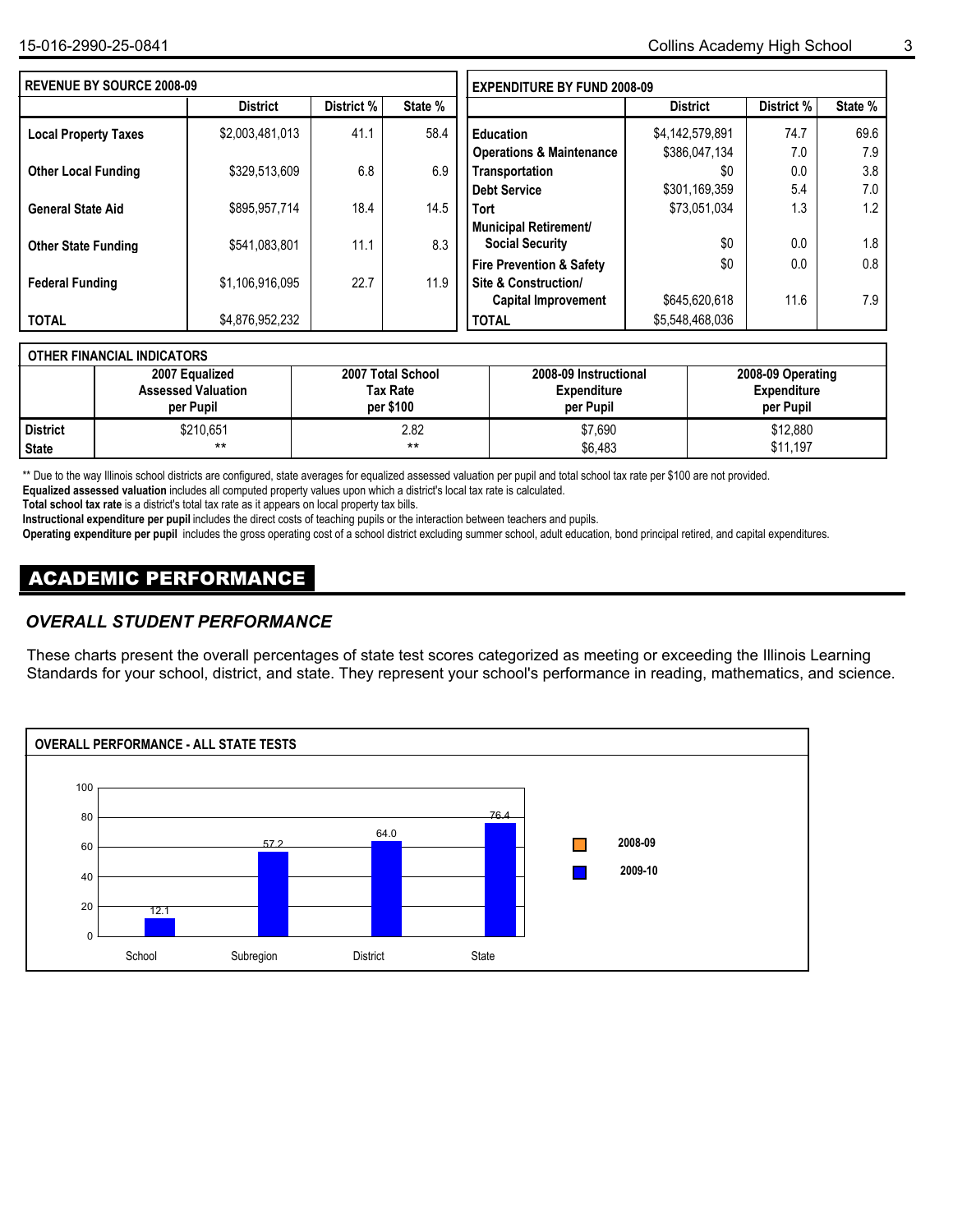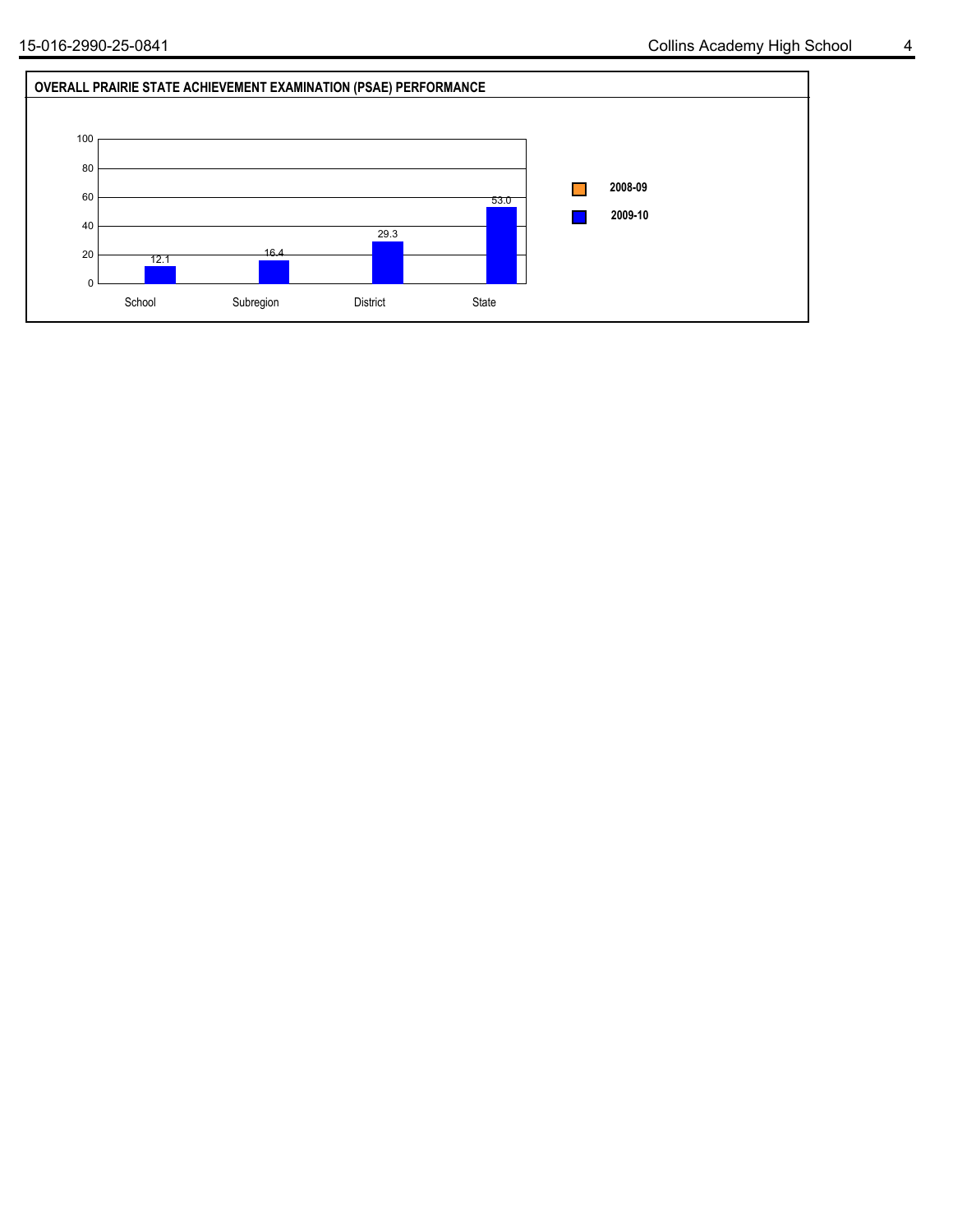### **PSAE PERFORMANCE**

These charts provide information on attainment of the Illinois Learning Standards. They show the average scores and also the percents of student scores meeting or exceeding Standards in reading, mathematics, and science on PSAE.



PSAE scores range from 120 to 200.



Number of students in this school with PSAE scores in 2010: 108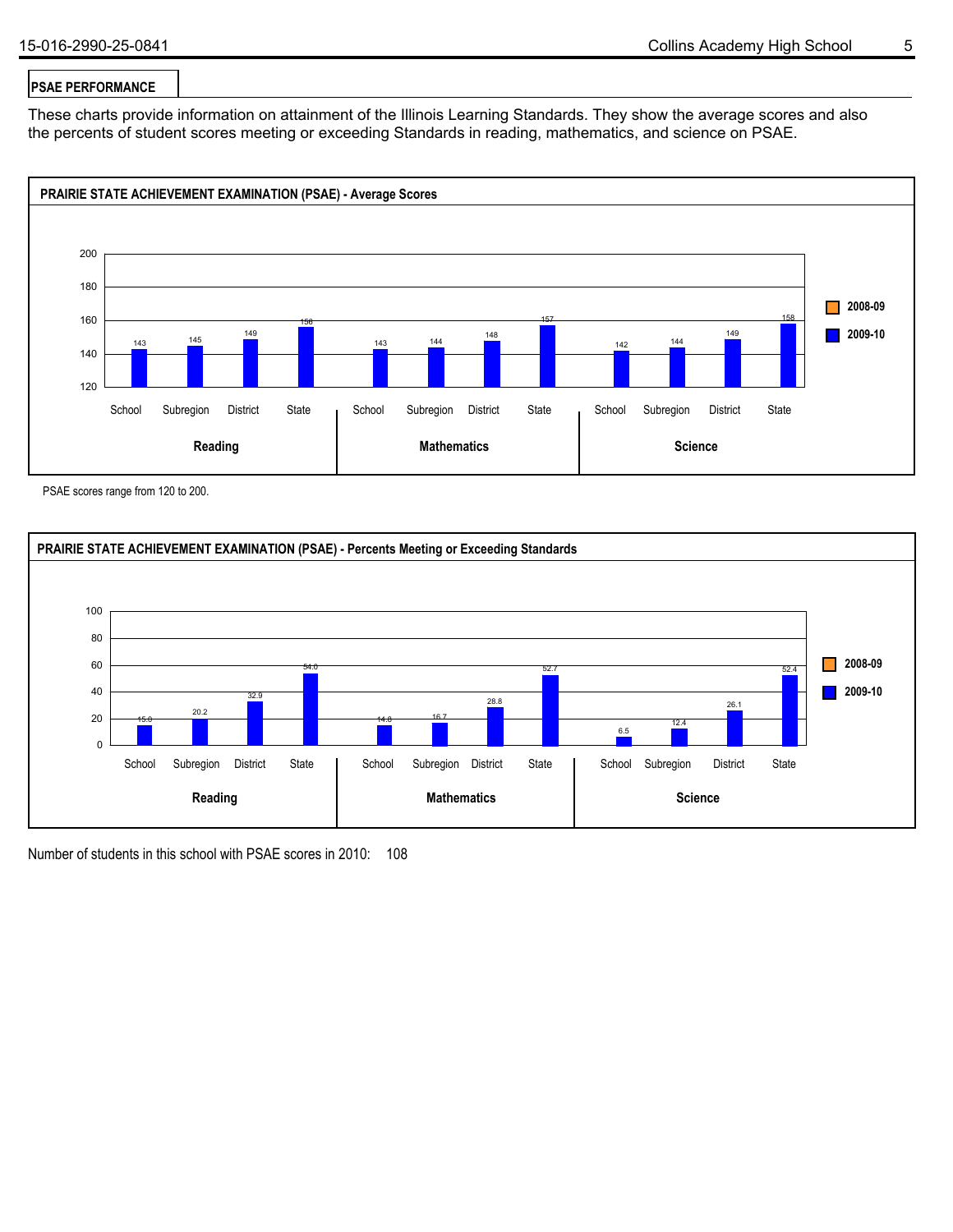# PERFORMANCE ON STATE ASSESSMENTS

Federal law requires that student achievement results for reading, mathematics, and science for schools providing Title I services be reported to the general public.

The Illinois Standards Achievement Test (ISAT) is administered to students in grades 3 through 8. The Prairie State Achievement Examination (PSAE) is administered to students in grade 11. The Illinois Alternate Assessment (IAA) is administered to students with disabilities whose Individualized Education Programs (IEPs) indicate that participation in the ISAT or PSAE would not be appropriate.

Students with disabilities have an IEP (No Child Left Behind Act). An IEP is a written plan for a child with a disability who is eligible to receive special education services under the Individuals with Disabilities Education Act.

Reading and Mathematics are tested in grades 3 through 8, and 11. Science is tested in grades 4, 7, and 11.

In order to protect students' identities, test data for groups of fewer than ten students are not reported.

|                 | PERCENTAGE OF STUDENTS NOT TESTED IN STATE TESTING PROGRAMS FOR READING AND MATHEMATICS |            |            |            |            |              |            |                                             |                           |                                   |            |                |                                         |                               |
|-----------------|-----------------------------------------------------------------------------------------|------------|------------|------------|------------|--------------|------------|---------------------------------------------|---------------------------|-----------------------------------|------------|----------------|-----------------------------------------|-------------------------------|
|                 |                                                                                         |            |            | Gender     |            |              |            |                                             | Racial/Ethnic Background  |                                   |            |                |                                         | Econo-                        |
|                 |                                                                                         | All        | Male       | Female     | White      | <b>Black</b> | Hispanic   | Asian/<br><b>Pacific</b><br><b>Islander</b> | <b>Native</b><br>American | <b>Multi</b><br>racial<br>/Ethnic | <b>LEP</b> | <b>Migrant</b> | <b>Students</b><br>with<br>Disabilities | mically<br>Disadv-<br>antaged |
|                 | *Enrollment                                                                             | 109        | 47         | 62         | 0          | 105          | 2          | 0                                           | 0                         | $\overline{2}$                    | 0          | $\mathbf{0}$   | 16                                      | 105                           |
| School          | <b>Reading</b><br><b>IMathematics</b>                                                   | 0.0<br>0.0 | 0.0<br>0.0 | 0.0<br>0.0 |            | 0.0<br>0.0   |            |                                             |                           |                                   |            |                | 0.0<br>0.0                              | 0.0<br>0.0                    |
|                 | *Enrollment                                                                             | 3,866      | 1,974      | 1,892      | 135        | 2,910        | 712        | 14                                          | 4                         | 91                                | 161        | $\mathbf{0}$   | 600                                     | 3,629                         |
| Subregion       | Reading<br><b>IMathematics</b>                                                          | 0.3<br>0.3 | 0.2<br>0.2 | 0.3<br>0.3 | 0.0<br>0.0 | 0.3<br>0.3   | 0.1<br>0.1 | 0.0<br>0.0                                  |                           | 0.0<br>0.0                        | 0.0<br>0.0 |                | 0.8<br>0.8                              | 0.2<br>0.2                    |
|                 | *Enrollment                                                                             | 200,884    | 101,300    | 99,584     | 16,442     | 89,483       | 81,489     | 6,852                                       | 252                       | 6,366                             | 19,417     | 0              | 27,431                                  | 177,808                       |
| <b>District</b> | <b>Reading</b><br><b>IMathematics</b>                                                   | 0.5<br>0.5 | 0.5<br>0.5 | 0.4<br>0.4 | 0.3<br>0.3 | 0.7<br>0.7   | 0.3<br>0.3 | 0.6<br>0.6                                  | 0.0<br>0.0                | 0.3<br>0.3                        | 0.5<br>0.5 |                | 0.9<br>0.9                              | 0.5<br>0.5                    |
|                 | *Enrollment                                                                             | 1,068,202  | 545,784    | 522,252    | 565,375    | 199,071      | 219,899    | 44,975                                      | 2,039                     | 36,134                            | 67,911     | 346            | 150,721                                 | 503,002                       |
| <b>State</b>    | <b>Reading</b><br>Mathematics                                                           | 0.2<br>0.2 | 0.3<br>0.3 | 0.2<br>0.2 | 0.1<br>0.1 | 0.5<br>0.5   | 0.2<br>0.2 | 0.2<br>0.2                                  | 0.2<br>0.2                | 0.2<br>0.2                        | 0.3<br>0.3 | 0.9<br>0.9     | 0.5<br>0.5                              | 0.3<br>0.3                    |

\* Enrollment as reported during the testing windows for grades 3-8 and 11.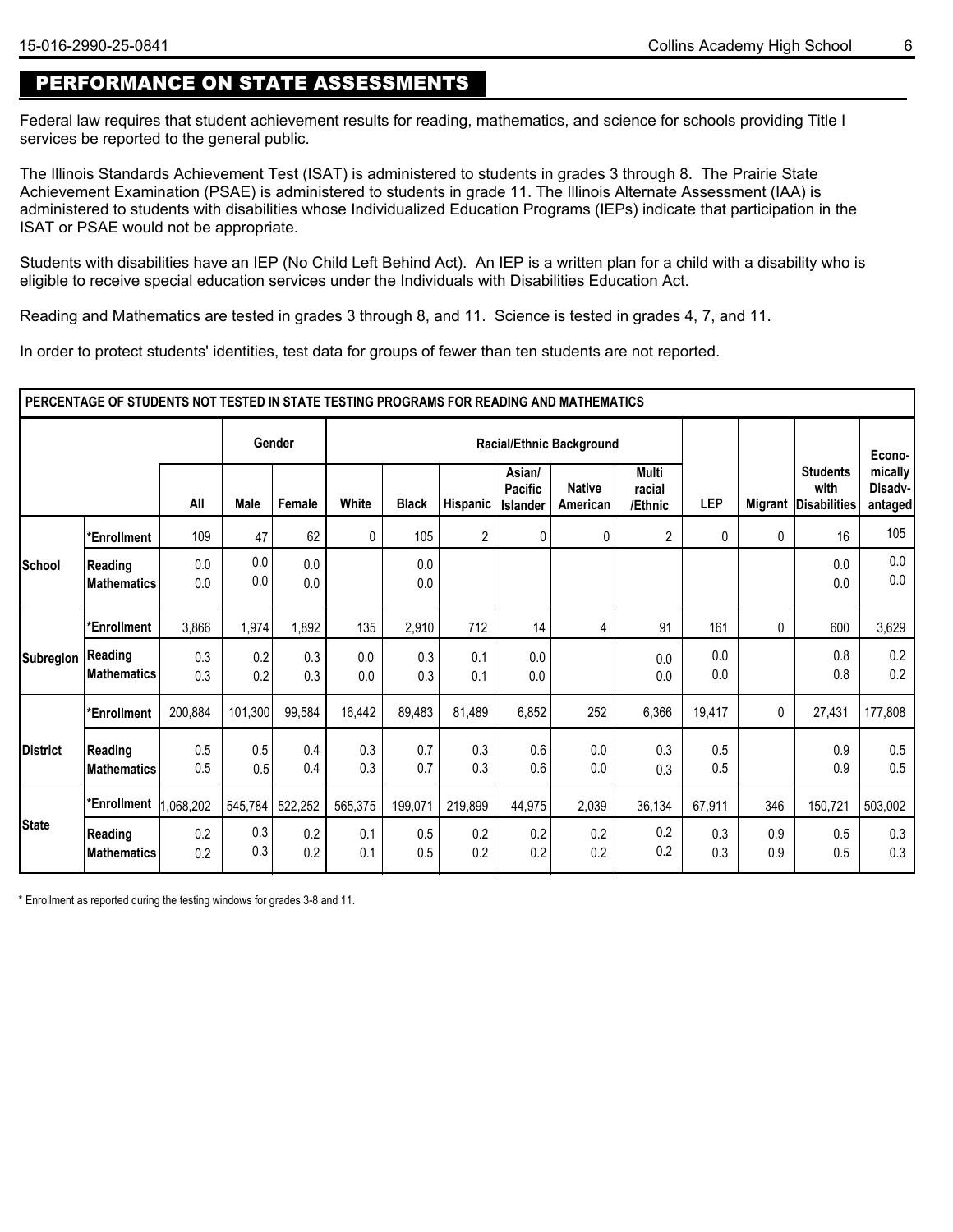|                 | PERCENTAGE OF STUDENTS NOT TESTED IN STATE TESTING PROGRAMS FOR SCIENCE ONLY |         |         |         |         |              |                                 |                                             |                           |                            |        |              |                                                        |                               |
|-----------------|------------------------------------------------------------------------------|---------|---------|---------|---------|--------------|---------------------------------|---------------------------------------------|---------------------------|----------------------------|--------|--------------|--------------------------------------------------------|-------------------------------|
|                 |                                                                              |         | Gender  |         |         |              | <b>Racial/Ethnic Background</b> |                                             |                           |                            |        |              |                                                        | Econo-                        |
|                 |                                                                              | All     | Male    | Female  | White   | <b>Black</b> | Hispanic                        | Asian/<br><b>Pacific</b><br><b>Islander</b> | <b>Native</b><br>American | Multi<br>racial<br>/Ethnic | LEP    |              | <b>Students</b><br>with<br><b>Migrant Disabilities</b> | mically<br>Disadv-<br>antaged |
| School          | *Enrollment                                                                  | 109     | 47      | 62      | 0       | 105          | $\overline{2}$                  | 0                                           | 0                         | $\overline{2}$             | 0      | $\mathbf{0}$ | 16                                                     | 105                           |
|                 | <b>Science</b>                                                               | 0.0     | 0.0     | 0.0     |         | 0.0          |                                 |                                             |                           |                            |        |              | 0.0                                                    | 0.0                           |
| Subregion       | *Enrollment                                                                  | 1,595   | 808     | 787     | 61      | 1,211        | 277                             | 5                                           | 3                         | 38                         | 65     | 0            | 272                                                    | 1,491                         |
|                 | <b>Science</b>                                                               | 0.6     | 0.5     | 0.8     | 0.0     | 0.7          | 0.4                             |                                             |                           | 0.0                        | 0.0    |              | 1.8                                                    | 0.6                           |
| <b>District</b> | *Enrollment                                                                  | 81,427  | 40,504  | 40,923  | 6,920   | 36,362       | 32,564                          | 2,982                                       | 109                       | 2,490                      | 6,828  | 0            | 11,521                                                 | 71,517                        |
|                 | <b>Science</b>                                                               | 1.0     | 1.2     | 0.8     | 0.5     | 1.4          | 0.6                             | 0.9                                         | 0.0                       | 0.7                        | 0.9    |              | 2.0                                                    | 1.0                           |
| <b>State</b>    | *Enrollment                                                                  | 449,149 | 228,523 | 220,563 | 244,235 | 81,931       | 88,351                          | 19,309                                      | 898                       | 14,165                     | 23,830 | 105          | 62,715                                                 | 201,259                       |
|                 | <b>Science</b>                                                               | 0.4     | 0.5     | 0.3     | 0.2     | 1.0          | 0.5                             | 0.3                                         | 0.4                       | 0.3                        | 0.5    | 1.9          | 0.9                                                    | 0.6                           |

\* Enrollment as reported during the testing windows for grades 4, 7, and 11.

### *PRAIRIE STATE ACHIEVEMENT EXAMINATION (PSAE)*

The following tables show the percentages of student scores in each of four performance levels. These levels were established with the help of Illinois educators who teach the grade levels and learning areas tested. Due to rounding, the sum of the percentages in the four performance levels may not always equal 100.

| Level 1 -- Academic Warning -  | Student work demonstrates limited knowledge and skills in the subject. Because of major gaps in learning, students apply<br>knowledge and skills ineffectively.       |
|--------------------------------|-----------------------------------------------------------------------------------------------------------------------------------------------------------------------|
| Level 2 -- Below Standards -   | Student work demonstrates basic knowledge and skills in the subject. However, because of gaps in learning, students<br>apply knowledge and skills in limited ways.    |
| Level 3 -- Meets Standards -   | Student work demonstrates proficient knowledge and skills in the subject. Students effectively apply knowledge and skills<br>to solve problems.                       |
| Level 4 -- Exceeds Standards - | Student work demonstrates advanced knowledge and skills in the subject. Students creatively apply knowledge and skills<br>to solve problems and evaluate the results. |

### **Grade 11**

| Grade 11 - All                                         |                             |                              |                              |                          |                              |                              |                              |                           |                             |                              |                             |                           |  |
|--------------------------------------------------------|-----------------------------|------------------------------|------------------------------|--------------------------|------------------------------|------------------------------|------------------------------|---------------------------|-----------------------------|------------------------------|-----------------------------|---------------------------|--|
|                                                        |                             | Reading                      |                              |                          |                              | <b>Mathematics</b>           |                              |                           | <b>Science</b>              |                              |                             |                           |  |
| Levels                                                 |                             |                              | ◠                            |                          |                              | n                            |                              |                           |                             | ◠                            | ◠<br>υ                      |                           |  |
| School<br>Subregion<br><b>District</b><br><b>State</b> | 17.8<br>18.6<br>15.7<br>9.0 | 67.3<br>61.3<br>51.4<br>37.0 | 14.0<br>18.8<br>28.9<br>44.1 | 0.9<br>1.3<br>4.0<br>9.9 | 27.8<br>28.3<br>21.5<br>10.6 | 57.4<br>55.0<br>49.7<br>36.7 | 14.8<br>15.9<br>25.5<br>42.4 | 0.0<br>0.8<br>3.3<br>10.3 | 33.6<br>29.4<br>20.2<br>9.7 | 59.8<br>58.2<br>53.7<br>37.9 | 6.5<br>11.9<br>22.9<br>41.6 | 0.0<br>0.5<br>3.2<br>10.8 |  |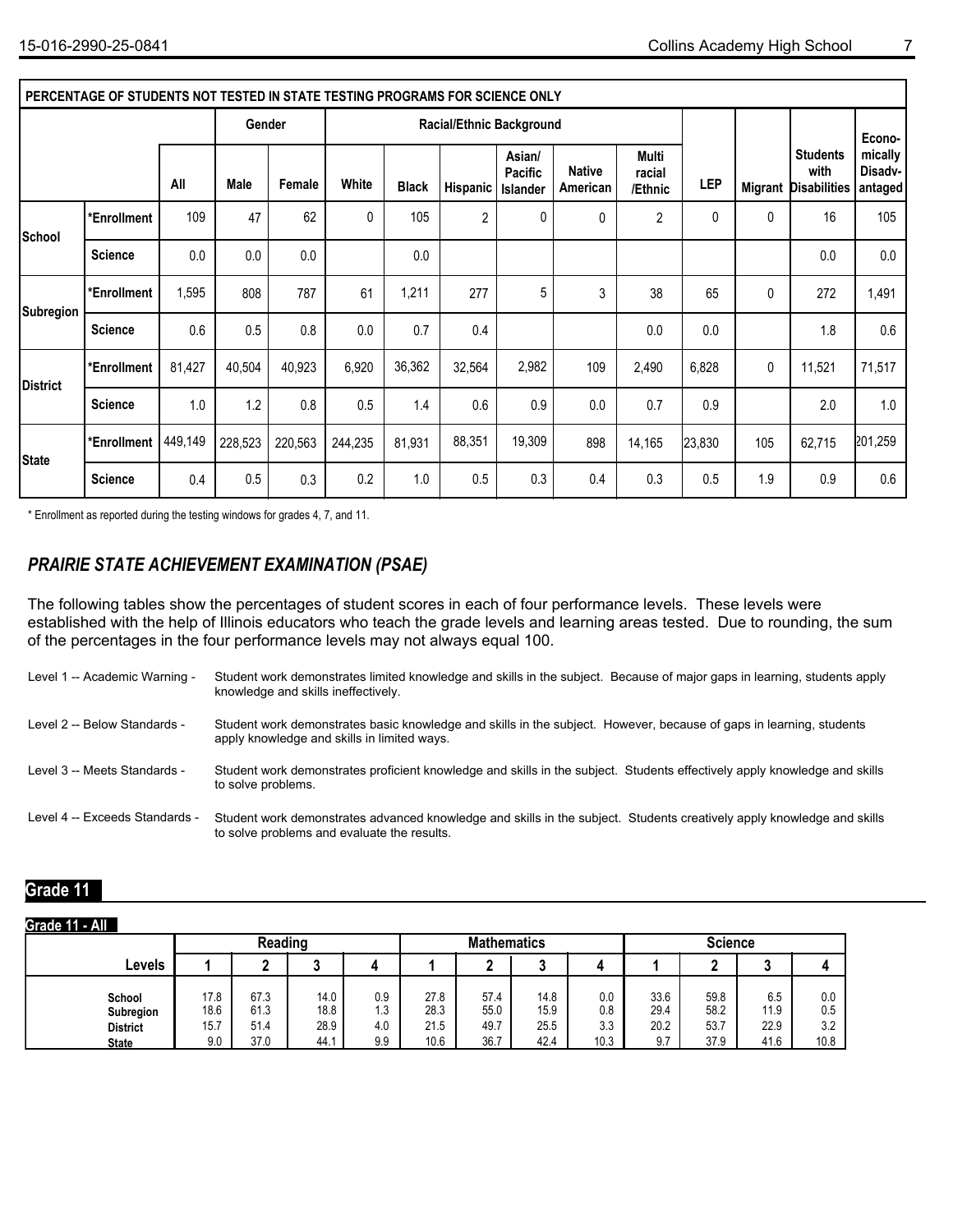| Grade 11 - Gender |                                                        |                              |                              |                              |                           |                              |                              |                              |                           |                              |                              |                              |                           |  |
|-------------------|--------------------------------------------------------|------------------------------|------------------------------|------------------------------|---------------------------|------------------------------|------------------------------|------------------------------|---------------------------|------------------------------|------------------------------|------------------------------|---------------------------|--|
|                   |                                                        |                              | Reading                      |                              |                           |                              | <b>Mathematics</b>           |                              |                           |                              | <b>Science</b>               |                              |                           |  |
|                   | <b>Levels</b>                                          |                              |                              | J.                           | 4                         |                              |                              | J                            | 4                         |                              |                              | J                            |                           |  |
| <b>Male</b>       | School<br>Subregion<br><b>District</b><br><b>State</b> | 24.4<br>24.1<br>19.1<br>11.3 | 62.2<br>58.2<br>49.8<br>37.3 | 11.1<br>16.5<br>27.3<br>41.9 | 2.2<br>1.2<br>3.8<br>9.5  | 37.0<br>29.8<br>21.7<br>10.9 | 52.2<br>53.2<br>48.0<br>34.2 | 10.9<br>17.0<br>26.2<br>42.4 | 0.0<br>0.0<br>4.1<br>12.5 | 42.2<br>34.5<br>21.3<br>10.2 | 46.7<br>50.3<br>50.3<br>34.6 | 11.1<br>14.6<br>24.2<br>41.5 | 0.0<br>0.6<br>4.3<br>13.7 |  |
| Female            | School<br>Subregion<br><b>District</b><br><b>State</b> | 12.9<br>14.0<br>12.8<br>6.8  | 71.0<br>63.8<br>52.7<br>36.7 | 16.1<br>20.8<br>30.3<br>46.2 | 0.0<br>1.4<br>4.1<br>10.2 | 21.0<br>27.1<br>21.3<br>10.4 | 61.3<br>56.5<br>51.2<br>39.1 | 17.7<br>15.0<br>24.9<br>42.4 | 0.0<br>1.4<br>2.5<br>8.1  | 27.4<br>25.1<br>19.3<br>9.3  | 69.4<br>64.7<br>56.6<br>41.1 | 3.2<br>9.7<br>21.8<br>41.7   | 0.0<br>0.5<br>2.2<br>7.9  |  |

### **Grade 11 - Racial/Ethnic Background**

|                           |                                                                                         |                              |                              | <b>Reading</b>               |                          |                              |                              | <b>Mathematics</b>           |                          | <b>Science</b>               |                              |                            |                              |
|---------------------------|-----------------------------------------------------------------------------------------|------------------------------|------------------------------|------------------------------|--------------------------|------------------------------|------------------------------|------------------------------|--------------------------|------------------------------|------------------------------|----------------------------|------------------------------|
|                           | <b>Levels</b>                                                                           | 1                            | $\mathbf{2}$                 | 3                            | 4                        | 1                            | 2                            | 3                            | 4                        | 1                            | $\mathbf 2$                  | 3                          | 4                            |
| White                     | School<br>Subregion<br><b>District</b><br><b>State</b>                                  | 4.2<br>7.6<br>5.3            | 50.0<br>27.9<br>29.0         | 33.3<br>45.9<br>52.2         | 12.5<br>18.6<br>13.5     | 4.2<br>6.9<br>5.7            | 50.0<br>32.3<br>29.6         | 37.5<br>46.6<br>51.0         | 8.3<br>14.2<br>13.8      | 4.2<br>7.9<br>4.8            | 58.3<br>30.7<br>29.4         | 29.2<br>45.2<br>50.9       | 8.3<br>16.2<br>14.9          |
| <b>Black</b>              | School<br>Subregion<br><b>District</b><br><b>State</b>                                  | 18.4<br>21.0<br>18.5<br>17.1 | 66.0<br>65.2<br>56.8<br>55.2 | 14.6<br>13.0<br>23.4<br>26.0 | 1.0<br>0.7<br>1.4<br>1.6 | 27.9<br>34.7<br>30.2<br>26.0 | 56.7<br>55.2<br>53.4<br>53.5 | 15.4<br>10.1<br>15.8<br>19.5 | 0.0<br>0.0<br>0.5<br>0.9 | 33.0<br>35.0<br>26.4<br>23.1 | 60.2<br>58.1<br>58.3<br>57.2 | 6.8<br>6.9<br>14.8<br>18.8 | 0.0<br>$0.0\,$<br>0.5<br>0.9 |
| Hispanic                  | School<br><b>Subregion</b><br><b>District</b><br><b>State</b>                           | 18.3<br>15.4<br>15.6         | 50.0<br>53.6<br>51.2         | 31.7<br>28.8<br>30.7         | 0.0<br>2.1<br>2.5        | 15.0<br>16.6<br>15.5         | 51.7<br>53.4<br>50.7         | 33.3<br>28.5<br>31.4         | 0.0<br>1.5<br>2.4        | 20.0<br>17.5<br>16.1         | 60.0<br>57.1<br>54.0         | 20.0<br>23.8<br>27.5       | 0.0<br>1.6<br>2.4            |
|                           | Asian/Pacific Islander<br>School<br><b>Subregion</b><br><b>District</b><br><b>State</b> | 8.8<br>6.0                   | 32.9<br>28.2                 | 45.5<br>48.7                 | 12.8<br>17.1             | 5.4<br>3.6                   | 23.2<br>19.0                 | 52.2<br>50.4                 | 19.2<br>27.0             | 7.9<br>4.5                   | 32.2<br>24.5                 | 46.3<br>49.8               | 13.6<br>21.3                 |
| <b>Native American</b>    | School<br>Subregion<br><b>District</b><br><b>State</b>                                  | 9.8<br>8.3                   | 51.2<br>37.0                 | 29.3<br>43.9                 | 9.8<br>10.9              | 14.6<br>10.6                 | 46.3<br>37.3                 | 34.1<br>42.6                 | 4.9<br>9.6               | 17.1<br>10.2                 | 46.3<br>37.6                 | 31.7<br>42.9               | 4.9<br>9.2                   |
| <b>Multiracial/Ethnic</b> | School<br>Subregion<br><b>District</b><br><b>State</b>                                  | 0.0<br>11.2<br>7.2           | 50.0<br>37.1<br>35.4         | 50.0<br>41.6<br>46.0         | 0.0<br>10.1<br>11.4      | 8.3<br>13.3<br>9.3           | 75.0<br>41.4<br>38.1         | 16.7<br>36.2<br>43.6         | 0.0<br>9.0<br>9.0        | 8.3<br>12.3<br>8.0           | 58.3<br>43.2<br>37.1         | 33.3<br>36.2<br>44.4       | 0.0<br>8.3<br>10.5           |

### **Grade 11 - Students with Disabilities**

|            |                 |      | Reading |      |      |      | <b>Mathematics</b> |      |      | <b>Science</b> |      |      |      |
|------------|-----------------|------|---------|------|------|------|--------------------|------|------|----------------|------|------|------|
|            | Levels          |      |         | u    |      |      |                    |      |      |                |      | J    |      |
| <b>IEP</b> | School          | 57.1 | 42.9    | 0.0  | 0.0  | 80.0 | 20.0               | 0.0  | 0.0  | 92.9           | 7.1  | 0.0  | 0.0  |
|            | Subregion       | 57.4 | 39.7    | 2.9  | 0.0  | 62.3 | 37.7               | 0.0  | 0.0  | 73.9           | 26.1 | 0.0  | 0.0  |
|            | <b>District</b> | 59.0 | 33.2    | 6.8  | 1.0  | 66.6 | 28.7               | 4.5  | 0.2  | 66.9           | 29.2 | 3.4  | 0.4  |
|            | <b>State</b>    | 40.1 | 42.7    | 14.8 | 2.4  | 45.8 | 40.9               | 12.2 | 1.2  | 42.1           | 43.9 | 11.9 | 2.1  |
| Non-IEP    | School          | 11.8 | 71.0    | 16.1 | 1.1  | 19.4 | 63.4               | 17.2 | 0.0  | 24.7           | 67.7 | 7.5  | 0.0  |
|            | Subregion       | 10.0 | 66.0    | 22.3 | 1.6  | 20.7 | 58.9               | 19.4 | 1.0  | 19.4           | 65.4 | 14.6 | 0.6  |
|            | <b>District</b> | 9.7  | 53.9    | 32.0 | 4.4  | 15.2 | 52.7               | 28.4 | 3.7  | 13.8           | 57.1 | 25.6 | 3.5  |
|            | <b>State</b>    | 5.2  | 36.3    | 47.7 | 10.8 | 6.3  | 36.2               | 46.2 | 11.4 | 5.7            | 37.2 | 45.3 | 11.8 |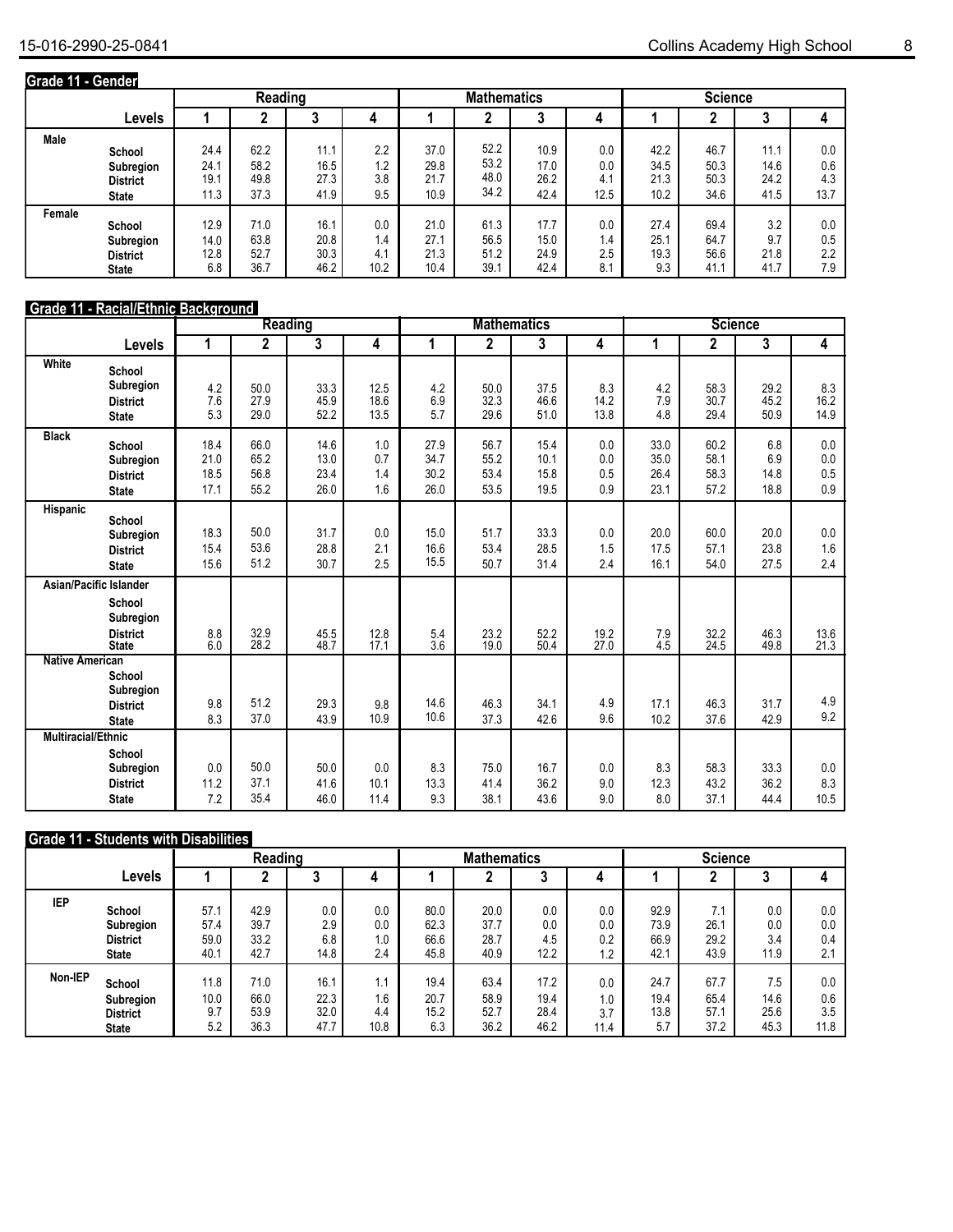### **Grade 11 - Economically Disadvantaged**

|                                   |        | ---------- | ---<br>Reading |      |      |      | <b>Mathematics</b> |      |      | <b>Science</b> |      |      |      |
|-----------------------------------|--------|------------|----------------|------|------|------|--------------------|------|------|----------------|------|------|------|
|                                   | Levels |            |                | ω    |      |      |                    |      |      |                |      | υ    |      |
| <b>Free/Reduced Price Lunch I</b> |        |            |                |      |      |      |                    |      |      |                |      |      |      |
| School                            |        | 18.4       | 66.0           | 14.6 | 1.0  | 26.9 | 57.7               | 15.4 | 0.0  | 32.0           | 61.2 | 6.8  | 0.0  |
| Subregion                         |        | 18.7       | 62.3           | 18.1 | 0.9  | 28.3 | 56.3               | 15.2 | 0.3  | 29.2           | 59.1 | 11.4 | 0.3  |
| <b>District</b>                   |        | 17.2       | 55.0           | 26.0 | 1.8  | 23.3 | 52.5               | 22.6 | 1.5  | 22.2           | 57.0 | 19.6 | 1.3  |
| <b>State</b>                      |        | 16.4       | 51.7           | 29.5 | 2.4  | 20.1 | 50.9               | 27.0 | 2.0  | 18.9           | 54.0 | 25.1 | 2.1  |
| <b>Not Eligible</b><br>School     |        |            |                |      |      |      |                    |      |      |                |      |      |      |
| Subregion                         |        | 17.1       | 51.4           | 25.7 | 5.7  | 28.6 | 42.9               | 22.9 | 5.7  | 30.6           | 50.0 | 16.7 | 2.8  |
| <b>District</b>                   |        | 6.7        | 30.2           | 46.5 | 16.6 | 10.5 | 33.4               | 42.7 | 13.4 | 8.8            | 34.6 | 42.4 | 14.3 |
| <b>State</b>                      |        | 5.0        | 29.0           | 52.1 | 14.0 | 5.5  | 28.9               | 50.9 | 14.8 | 4.7            | 29.1 | 50.6 | 15.5 |